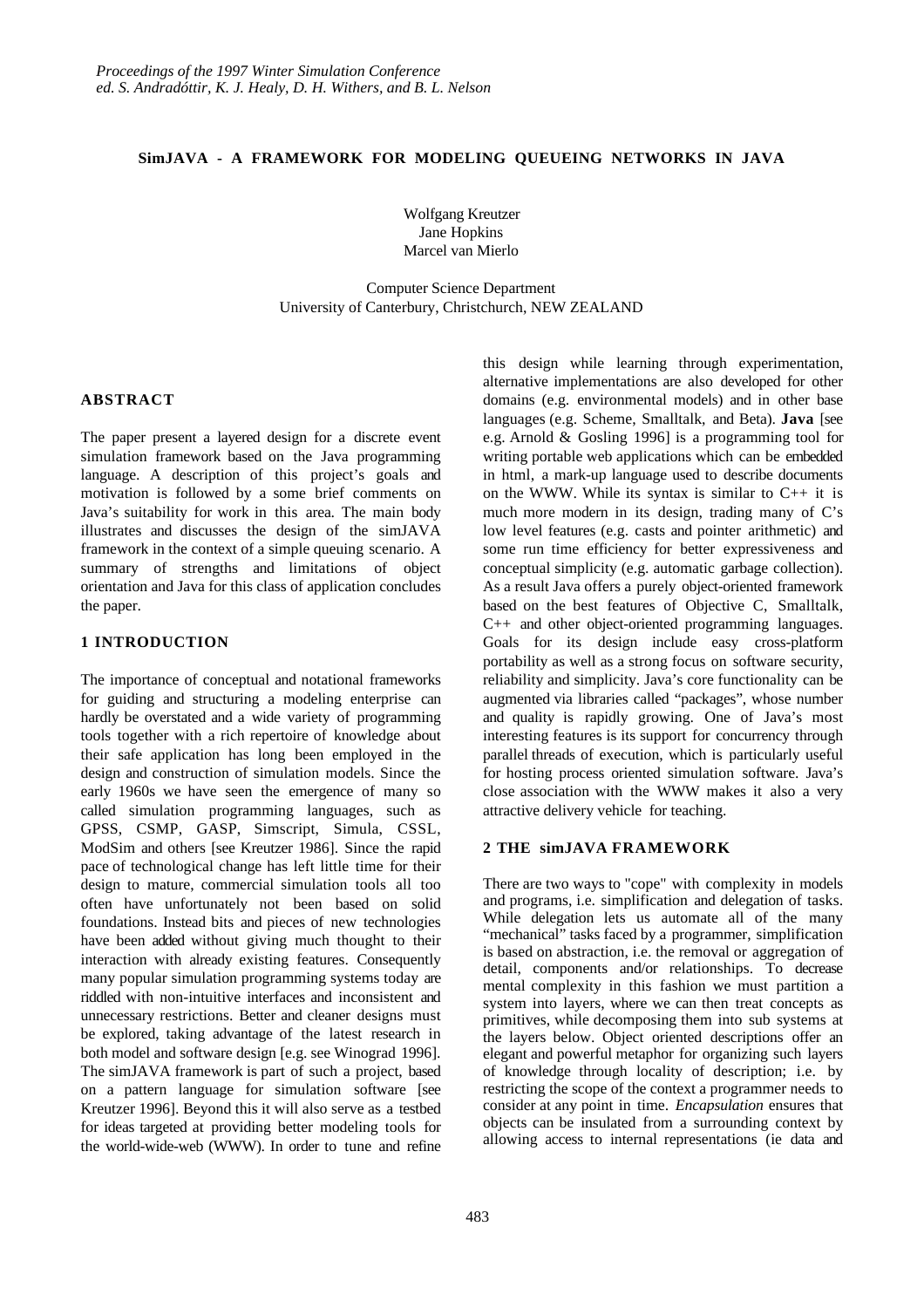methods) only through well defined interfaces; the so called message protocols. Since message names can be disambiguated by context, i.e. their "meaning" depends on the class of receiver, we can make use of *polymorphism*, where generic names can be employed to denote different actions of similar type; linked to different implementations for different kinds of objects (e.g. "update" for different types of data collection objects). Finally, *inheritance* of structure and behaviour along class/subclass links as well as chunking components into higher-level composites make it easy to extend systems by adding new layers. This strategy enables us to bridge large semantic gaps between linguistic support for a concrete domain (e.g. queuing networks) and some general purpose but abstract implementation language (e.g. Java) via a sequence of short intermediate steps (e.g. utility packages) This strategy offers both an elegant means for successive composition from "lower level" concepts towards ever more specific, application related features (a "bottom up" approach) and a pattern for successive decomposition of "higher level" functionality into ever more basic building blocks (a "top down" approach). Using these features skilfully can result in better structured and more flexible models and programs, which are potentially more reliable, easier to understand, change and maintain.

simJAVA uses this strategy to compose increasingly more specialised components (e.g. for data collection, distribution sampling ..), which may serve as building blocks for "higher level" components (e.g. a discrete event monitor or a resource in a queuing network). Throughout the design of the patterns on which this framework is based we have tried to identify layers and concepts with which the description of given classes of applications becomes simple, while providing extensibility through recursive composition in terms of these underlying structures. If such abstractions are carefully chosen one may start with a small base of general and flexible ideas, which are elaborated through a number of layers until they support convenient frameworks for specific applications (e.g. queuing scenarios). while ensuring that no irrelevant details (e.g. how a server is implemented) will "leak" (i.e. no unnecessary knowledge of implementation is revealed) to a higher layer and that all abstractions are "safe" (i.e. they can not be easily misapplied). This approach offers a good compromise between the often conflicting needs for generality and abstraction on the one hand, and familiarity and concreteness on the other. Users can now choose to "operate" at the level they feel most comfortable with, based on their needs, preferences and experience. In this way we hope to come closer to the elusive goal of crafting tools which have "low thresholds and high ceilings" [Fischer 1989].

Figure 1 summarizes simJAVA's features from this perspective. Here the lowest layer is derived from the *host language's linguistic abstractions*. At the next layer a range of *model instrumentation* tools can be used for statistics collection and their display. In addition to these most basic features a *monitor* object will also be needed; e.g. to advance model time and start, control and terminate all processes' execution. Based on this core, different styles of model construction have their own special needs. So called stochastic simulations, for example, use probability distributions to reflect the effects of all those aspects which are not considered important enough to warrant more detailed causal descriptions. For such models appropriate frequency or probability distributions (i.e. a s*ampling layer)* must be supplied. All layers define classes in terms of a protocol of messages to which they react (e.g. sample for all distributions). Implementation of this functionality can conveniently draw on the features provided at levels below (e.g. on the data collection layer for recording and summarising sampling statistics). Process-oriented discrete event simulations extend this perspective by viewing a model as structured collections of active and passive entities, bound into webs of relationships which define transformations and patterns of interaction across both space and time (i.e. a synchronisation *layer*).

| <b>LAYER:</b>            | <b>OBJECTS:</b>                                        | <b>PATTERNS:</b>                                      |
|--------------------------|--------------------------------------------------------|-------------------------------------------------------|
|                          |                                                        |                                                       |
| scenario laver           | e.g. resources, transactions,<br>schedules, priorities | open& closed qns,<br>event- & process-<br>orientation |
| synchronization<br>layer | conditions, interrupts,<br>server groups               | rendez-vous,<br>master-slave                          |
| sampling layer           | draw, uniform, exponential                             | sampling,<br>transformation                           |
| monitor layer            | entity, clock, agenda,<br>processqueue                 | time slicing,<br>nest event                           |
| instrumentation<br>laver | tally, histogram                                       | observation.<br>presentation                          |
| Java laver               | class, inteface, thread                                | data abstractions.<br>control abstractions            |

Figure 1: Layers, Objects & Patterns in simJAVA

Queuing scenarios are a well known example of a subclass of discrete event scenarios in which specialised abstractions (e.g. transactions, queues and resources) describe the effects of capacity limitations and routing strategies on the interactions among workload items and server objects. Note that this layer can easily be further extended to cater more directly for more specialised scenarios, such as the analysis of communication networks, the modeling of material flows in a factory, or the simulation of office procedures. In such cases suitable class definitions and patterns of combination as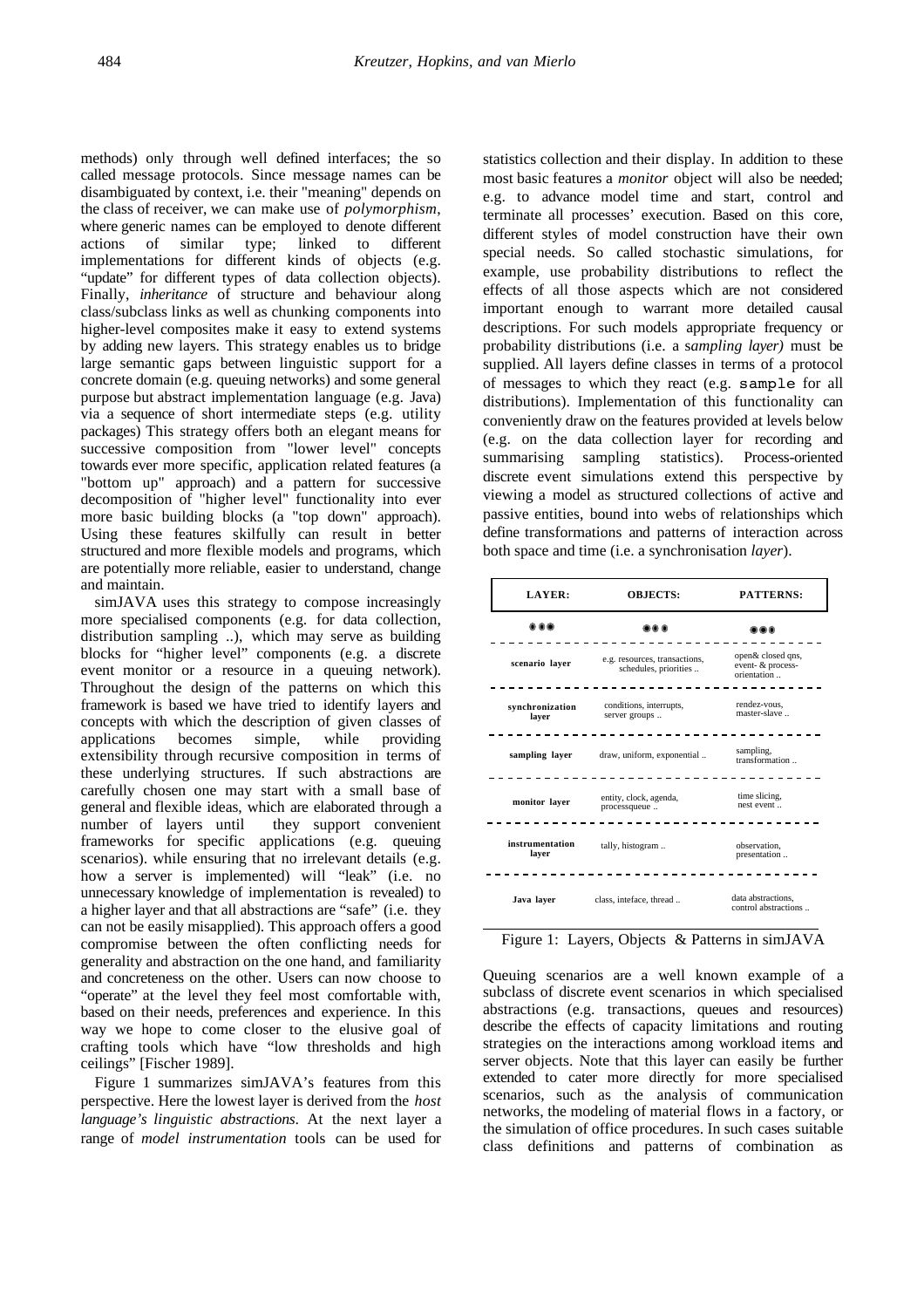extensions and compositions of the existing ones would need to be provided. Note that although classes and patterns at lower layers seem to be stable simJAVA's design has not reached "the end of the road" yet, since a substantial amount of experimentation with concepts over some period of time is needed for "good" reusable components to evolve (often trading "local convenience" and efficiency against increased generality and reusability). This is also the only way to design "habitable" interfaces and "revealing" graphical representations, work on which we have started more recently.

To demonstrate JavaSIM's modeling style we will now show how it can be used to represent a simple queuing scenario. Consider a garden party held in honour of a visiting monarch, where local dignitaries are given a chance to mingle and shake the Queen's hand. Although this will most likely be a colourful affair with many intriguing aspects, from a suitably abstract perspective we may only be interested in predicting the party's success in terms of a few abstract measures; such as the Queen's utilization and the average duration of the guests' stay. Assuming some empirical basis for summarising the dignitaries' arrivals and the duration of handshakes through distributions, we can then reflect "the essence" of this event in a queuing model - with the Queen's hand as a server of capacity one. Let us further assume that after a shake some of the dignitaries may wish to repeat this experience, while others will hurriedly leave. Figure 2 shows a life cycle diagram for this scenario. The meaning of symbols should be clear; i.e. circles denote states and boxes activities, which may bind resources at the start and release them once they are finished.

Before we cast these events into a JavaSIM model you should note that even this simple scenario could be described from a number of different perspectives. The one we have chosen is often referred to as *material orientation*. The roots of this term reach back to the simulation of priority rules in so called job shop models, which are composed of machines processing materials; the domain in which this pattern was first applied. In this context "machines" are permanent and active (ie they have a life cycle and must be modelled as processes), while "materials" are transient and passive (i.e. they store only properties, are operated upon by machines, and can be modelled as data). From a material-oriented perspective a dignitary's life cycle is a recurring sequence of queuing for, grabbing, holding, and releasing the monarch's hand; until it is time to leave. simJAVA supports both material and machine-oriented viewpoints.

Before we cast these events into a JavaSIM model you should note that even this simple scenario could be described from a number of different perspectives. The one we have chosen is often referred to as *material orientation*. The roots of this term reach back to the simulation of priority rules in so called job shop models, which are composed of machines processing materials; the domain in which this pattern was first applied. In this context "machines" are permanent and active (ie they have a life cycle and must be modelled as processes), while "materials" are transient and passive (i.e. they store only properties, are operated upon by machines, and can be modelled as data). From a material-oriented perspective a dignitary's life cycle is a recurring sequence of queuing for, grabbing, holding, and releasing the monarch's hand; until it is time to leave. simJAVA supports both material and machine-oriented viewpoints.



Figure 2: A Queen's Gardenparty

Before we can use the simJAVA framework's components in models we must import them. Figure 3shows the relevant packages' structure and the following Java code implements the model. Terms shown in bold represent Java keywords, while italicised ones are part of simJAVA's built-in abstractions. Note that simJAVA collects and presents many standard statistics on lengths and delays in a queue as well as all resources' utilization. However, if we are also interested in the mean time a dignitary will idle away at the party we must record this explicitly by using a data collector (e.g. a Tally such as time at party - to summarise time series data).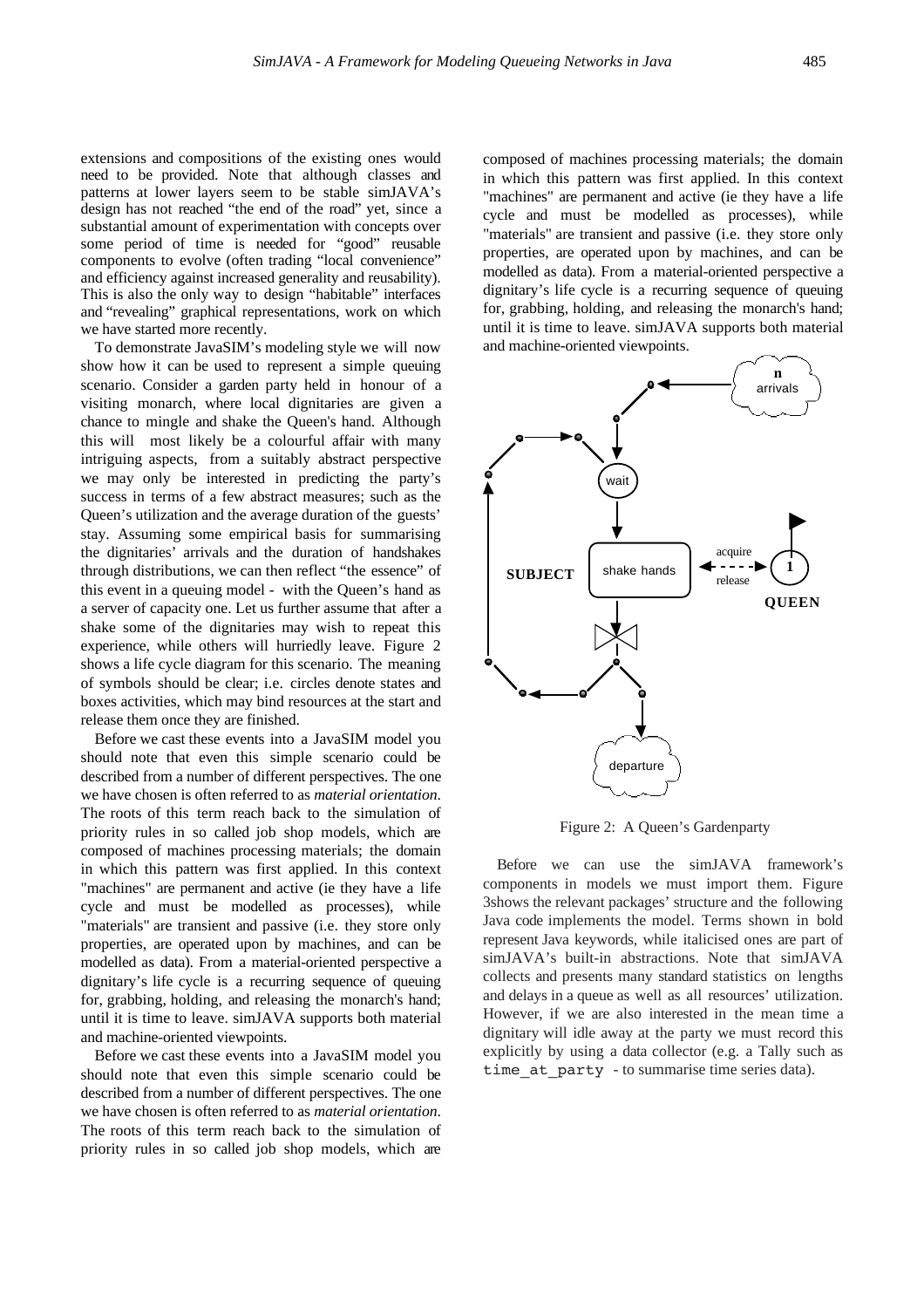

Figure 3: The JavaSIM Package

```
// a garden party simulation.
// Times are in seconds.
import distributions.*;
import data_collectors.*;
import monitor.*;
import queues.*;
class Dignitary extends SimProcess {
 static Server queen:
 static NegexpDist shaketime;
 static BoolDist goback;
 static RandIntDist intershaketime;
 static Tally time_at_party;
 public Dignitary(String name, Monitor aMon)
   { super(name, aMon); }
 public void run() // a life cycle
   {do
      { queen.Acquire(this);
        hold(shaketime.sample());
        queen.Release();
        hold(intershaketime.sample());
     while (goback.sample());
 System.out.println(getName() + "enough ");
 time at party.Update(now() - birthTime); ))
class Source extends SimProcess
{ // used to generate dignitaries
static NegexpDist interarrival;
 public Source(String name, Monitor aMon)
   { super(name, aMon); }
 public void run() // a life cycle
   {int i;
     Dignitary thisVIP;
     System.out.println("Gate opens!");
```

```
{hold(interarrival.sample());
        thisVIP = new Dignitary("fred" + i,
                                   aMon);
         thisVIP.schedule(now()); ) ) )
class GardenParty
{ // the "driver class"
 public static void main(String[] args)
  { // Instantiate & initialise entities
   Monitor james = new Monitor();
   Source gate = new Source("Garden Gate", 
                               james);
   Source.interarrival
      = new NegexpDist("Inter-Arrival", 60);
   gate.run();
   Dignitary.queen = new Server("The Queen", 
                                    james);
   Dignitary.shaketime
       = new NegexpDist("Shake Time", 10);
   Dignitary.goback
      = new BoolDist("Go Back?", 0.5);
   Dignitary.intershaketime
       = new RandIntDist("Inter-shake time", 
                        30, 300);
   Dignitary.time_at_party
     = new Tally("Time spent at party");
   // start a simulation
   james.begin();
     // (stops once all dignitaries have left)
   Source.interarrival.show();
   Dignitary.goback.show();
   Dignitary.intershaketime.show();
   Dignitary.shaketime.show();
   Dignitary.time_at_party.show();
   Dignitary.queen.show(); ) )
```
for  $(i = 0; i \le 20; ++i)$ 

This model is composed of three classes: Dignitary, Source and GardenParty. The GardenParty sets up and drives the simulation. Since this is a self-contained Java program and not an applet it contains a *main* method at which execution will start. In simJAVA the *main* method forms the "body" of the simulation, which instantiates (via *new*), initialises (via assignment) and activates (via schedule or run) other simulation objects. Here we have two process descriptions. The first, called Source, models a gate through which dignitaries arrive, governed by a specified interarrival time distribution. Once it is time, Source instances (here a single one referred to as *gate*) will generate and activate 20 arrivals (as wired into our Source's code) before they snap shut. Arriving dignitaries step through the life cycle shown in their *run* method, i.e. they try to acquire the queen, engage here in a shake, and release her again, until their energy or patience runs out. Note that a hold() message is used to model delays and that the resource representing the Queen will keep track of her queue and utilization. Note also that she is represented by one of class Dignitary's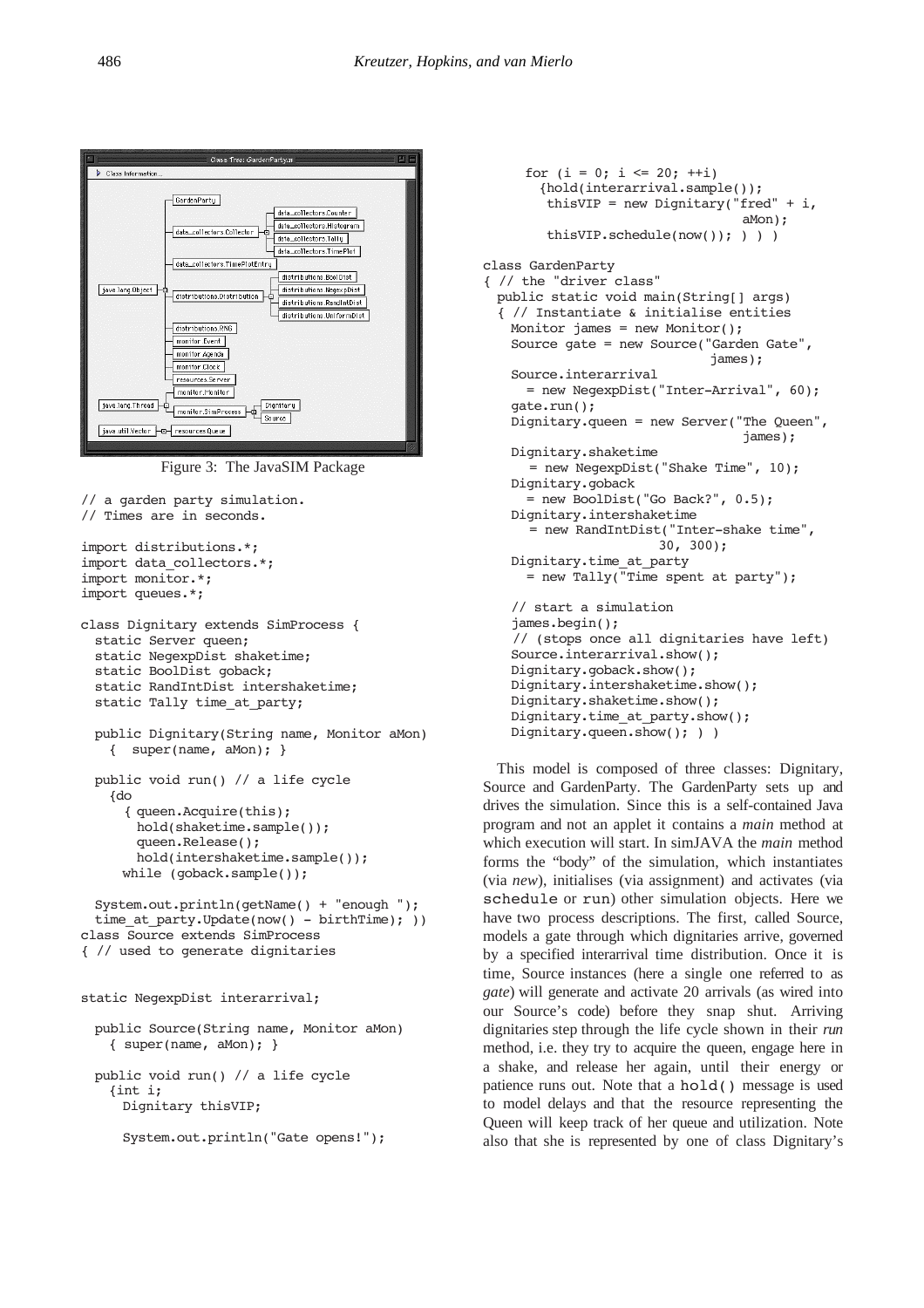class variables (i.e. as static). Alternatively we could have chosen to make her a direct GardenParty component. A monitor (here referred to as *james*) must be started before the simulation begins moving through time. The command james.begin(); accomplishes this.

Active model components (i.e. those with a life cycle) must be defined as a subclass of *SimProcess*, so that they can be delayed and scheduled in terms of model time. simJAVA models use a monitor to advance model time and control all events' execution, making sure that all actions, of all active phases, of all conceptually parallel processes are performed in the right sequence. simJAVA views a model's behaviour as defined by a collection of active entities executing their life cycles. Although this is a "natural" view of the world it needs support for expressing concurrency and process synchronisation (e.g. coroutines). While most modern simulation languages offer such features, they are usually lacking in general purpose programming tools, making implementation of process-orientation an awkward task. simJAVA draws on Java's *thread* concept to provide the necessary infrastructure for this approach. Figure 4 and the associated monitor's *run* method's code document the resulting architecture, which reflects a typical discrete event monitor pattern quite cleanly. Note that the term *event routines* refers to process descriptions here, each of which keeps a reference to the code it will resume at when it is activated next, while holding and scheduling processes will suspend them until they can be resumed by their monitor.

The run method's operation should be easy to understand, with the main interest focussing on how threads are being used. Note that Java relies on the underlying operating system's services to implement threads and that we must force them to give up control at strategic points to avoid relying on preemptive multitasking by the host's operating system - e.g. without a Thread.yield(); statement the above code would not work on a MacIntosh (since the first thread would run to completion and stop the simulation before any other could gain control).

```
public void run() {
 Event next;
   while ((! (agenda.events.isEmpty())) && 
           (clock.time <= simTime)) {
     // get first event on the agenda
     next = agenda.getNextEvent();
     // update the clock to this event's time
     clock.set(next.when());
     // continue next waiting process (event)
     if (clock.time <= simTime)
```

```
{ next.execute();
   Thread.yield(); }
else
   { next.proc.resume();
     next.proc.stop(); } }
  // simulation has stopped. 
  // kill all processes on agenda
for(int i=0 ; i<agenda.events.size() ;
     i^{++}) {
     ((Event)agenda.events.elementAt(i)).
             proc.resume();
    ((Event)agenda.events.elementAt(i)).
             proc.stop(); }
  // resume & stop all queued processes
  for(int i=0 ; i<inTransit.size() ;
   i++) {
    ((SimProcess)inTransit.
       elementAt(i)).resume();
    ((SimProcess)inTransit.
       elementAt(i)).stop();}
  inTransit.removeAllElements(); }
```


Figure 4: A Simulation Monitor's Components

# **3 CONCLUSIONS**

The recent dramatic shift in the cost ratios of hardware, software and human resources has challenged traditional views of the goals and processes of model development. Since ambition invariably taxes the limits of technology there is a sore need for tools which allow us to cope with higher levels of model and program complexity in a reliable fashion. The modeling framework described in this paper is a step towards this goal in that it eases model development and serves to relieve the modeller from some of the many routine tasks associated with her craft. Java, a modern object-oriented language supporting multiple threads was chosen as a programming tool for this project, and all software has been written in an object-oriented style. The resulting simJAVA package is